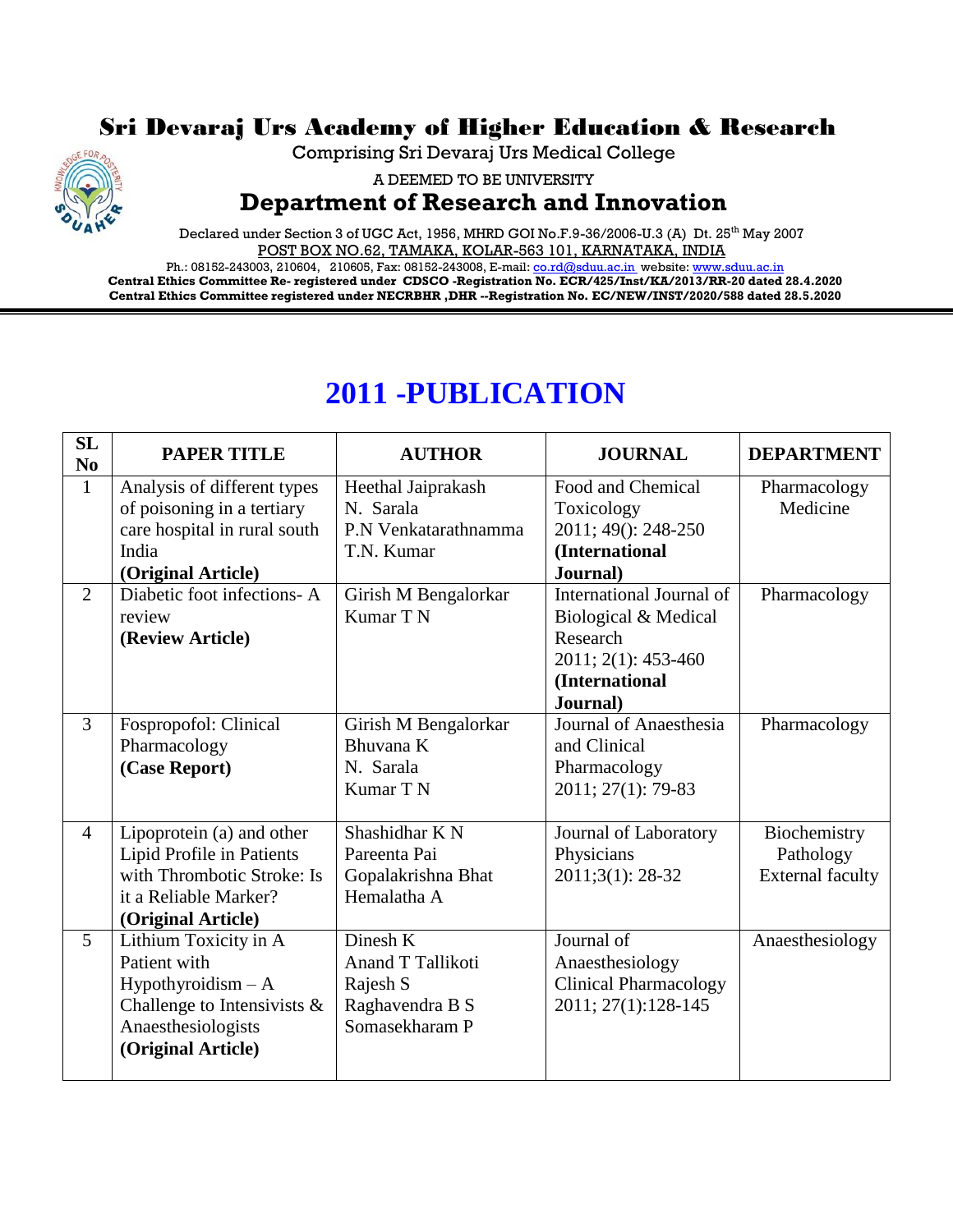| 6              | Anaesthetic Management                   | Anand T Tallikoti                  | Journal of                      | Anaesthesiology |
|----------------|------------------------------------------|------------------------------------|---------------------------------|-----------------|
|                | of a Patient with Complete               | Dinesh K                           | Anaesthesiology                 |                 |
|                | AV Block Assocoated with                 | Deepak V D                         | <b>Clinical Pharmacology</b>    |                 |
|                | <b>Congenital Corrected TGA</b>          | Somasekharam P                     | 2011; 27(1):117-118             |                 |
|                | with Difficult Airway.                   |                                    |                                 |                 |
|                | (Original Article)                       |                                    |                                 |                 |
| $\overline{7}$ | Ivabradine: a novel drug                 | Bhuvana K                          | International Journal of        | Pharmacology    |
|                | for angina pectoris                      | Girish M Bengalorkar               | Current Biological &            |                 |
|                | (Review Article)                         | Sarala N                           | <b>Medical Science</b>          |                 |
|                |                                          |                                    | 2011; 1(2): 69-71               |                 |
| 8              | Culture and sensitivity                  | Girish M Bengalorkar               | <b>International Journal of</b> | Pharmacology    |
|                | pattern of micro-organism                | T N Kumar                          | Current Biomedical &            |                 |
|                | isolated from diabetic foot              |                                    | Pharmaceutical                  |                 |
|                | infections in a tertiary care            |                                    | Research                        |                 |
|                | hospital                                 |                                    | 2011; 1(2): 34-40               |                 |
|                | (Original Article)                       |                                    |                                 |                 |
| 9              | Gender variation in pain                 | Jagadamba A                        | The Internet Journal of         | Physiology      |
|                | perception after                         | Karthiyanee Kutty                  | Anesthesiology                  | Anaesthesiology |
|                | intravenous cannulation in               | Vinutha Shankar MS                 | 2011; 28(1)                     |                 |
|                | adults                                   | Nachal Annamalai                   |                                 |                 |
|                | (Review Article)                         | Ravi Madhusudhana                  |                                 |                 |
|                |                                          |                                    |                                 |                 |
| 10             | <b>Evaluation of Biochemical</b>         | Dayanand C D                       | International Journal of        | Biochemistry    |
|                | parameters evincing                      | Krishnamurthy N                    | Biological & Medical            |                 |
|                | atherogenic potency in Type              | Ashakiran S                        | Research                        |                 |
|                | 2 Diabetic Retinopathy                   | Naveen                             | 2011; 2(2): 539-542             |                 |
|                | (Original Article)                       |                                    |                                 |                 |
| 11             | Duloxetine -                             | Deepak P                           | International Journal of        | Pharmacology    |
|                | Pharmacological aspects                  | Kumar T N                          | Biological & Medical            |                 |
|                | (Review Article)                         |                                    | Research                        |                 |
|                |                                          |                                    | 2011; 2(2): 589-592             |                 |
| 12             | Nebivolol - Pharmacological              | Sahana G N                         | International Journal of        | Pharmacology    |
|                | aspects                                  | Sarala N                           | Biological & Medical            |                 |
|                | (Review Article)                         | Kumar T N                          | Research                        |                 |
|                |                                          |                                    | 2011; 2(2): 577-580             |                 |
| 13             | Significance of                          | Aparna Narasimha                   | Indian Journal of               | Pathology       |
|                | <b>Hematological Scoring</b>             | Harendra Kumar M L                 | Hematology & Blood              |                 |
|                | System (HSS) in Early                    |                                    | Transfusion                     |                 |
|                | Diagnosis of Neonatal                    |                                    | 2011;27(1): 14-17               |                 |
|                | Sepsis                                   |                                    | (International                  |                 |
|                | (Original Article)                       |                                    | Journal)                        |                 |
| 14             | <b>Confirmation of Correct</b>           | Dinesh K<br><b>Ramesh Kumar PB</b> | Journal of Clinical and         | Anaesthesiology |
|                | Placement of Nasogastric<br>Tube in Situ | Ravi M                             | <b>Biomedical Sciences</b>      |                 |
|                |                                          | Somasekharam P                     | $2011;1(1):$ 33-34              |                 |
|                | (Letter to Editor)                       |                                    | (Indian journal)                |                 |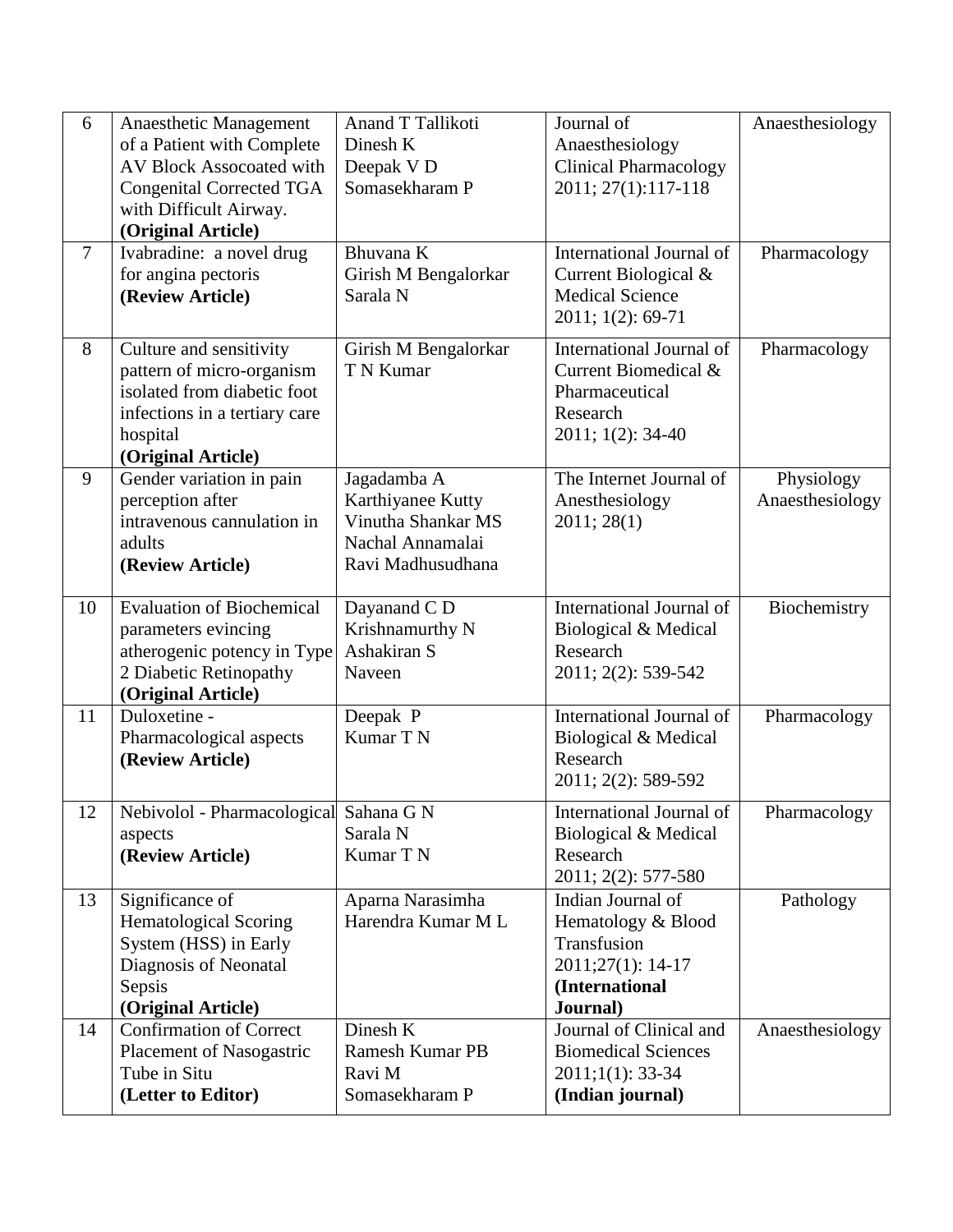| 15 | Fatal lithium toxicity with<br>therapeutic levels $-$ a case<br>report<br>(case report)                                                                                                  | Venkatarathnamma PN<br>A R Patil<br>N Nanjundaiah                     | International Journal of<br><b>Clinical Pharmacology</b><br>and Therapeutics<br>2011;49(5): 336-338<br>(International<br>Journal) | Medicine                                               |
|----|------------------------------------------------------------------------------------------------------------------------------------------------------------------------------------------|-----------------------------------------------------------------------|-----------------------------------------------------------------------------------------------------------------------------------|--------------------------------------------------------|
| 16 | Diabetic Retinopathy<br>(Brief Communication)                                                                                                                                            | Madhavi Reddy<br>Muninarayana                                         | <b>Health Action</b><br>June 2011,<br>Page No. 16-18<br>(Indian Journal)                                                          | Medicine<br>Comm.Medicine                              |
| 17 | <b>Relationship Between</b><br>handedness and ocular<br>dominance in healthy<br>young adults - A study<br>(Research Article)                                                             | Jagadamba Aswathappa<br>Karthiyanee Kutty<br>Nachal Annamalai         | International Journal of<br>Pharmaceutical &<br><b>Biomedical Research</b><br>2011; 2(2): 76-78<br>(International<br>Journal)     | Physiology                                             |
| 18 | Comparative study of the<br>efficacy of valacyclovir<br>and acyclovir in herpes<br>zoster<br>(Research Article)                                                                          | G Nagesh Raju<br><b>Mohammed Raza</b><br>T N Kumar<br>Gurcharan Singh | International Journal of<br>Pharmaceutical &<br><b>Biomedical Research</b><br>2011; 2(2): 119-123<br>(International<br>Journal)   | Pharmacology<br>Dermatology<br><b>External faculty</b> |
| 19 | A study of pre-analytical<br>variables in clinical<br>biochemistry laboratory<br>(Research Article)                                                                                      | S Ashakiran<br>M E Sumati<br>N Krishna Murthy                         | <b>Clinical Biochemistry</b><br>2011; 44: 944-945<br>(International<br>Journal)                                                   | Biochemistry                                           |
| 20 | Variants of Leiomyoma:<br><b>Histomorphological Study</b><br>of Tumors of Myometrium<br>(Original Article)                                                                               | Manjula K<br>Kadam Satyanarayana<br>Rao<br>Chandrashekhar HR          | Journal of South Asian<br>Federation of<br>Obstetrics &<br>Gynaecology<br>2011; 3(2): 89-92<br>(Indian journal)                   | Pathology<br><b>External faculty</b>                   |
| 21 | <b>Pruritic Urticarial Papules</b><br>and Plaques of Pregnancy<br>Developing in a Gravida<br>having Overt Diabetes with<br>Hypothyroidism, Pre-<br>eclampsia and Anemia<br>(Case report) | Munikrishna M<br>Shashidhar B                                         | Journal of South Asian<br>Federation of<br>Obstetrics &<br>Gynaecology<br>2011; 3(2): 98-99<br>(Indian journal)                   | <b>OBG</b>                                             |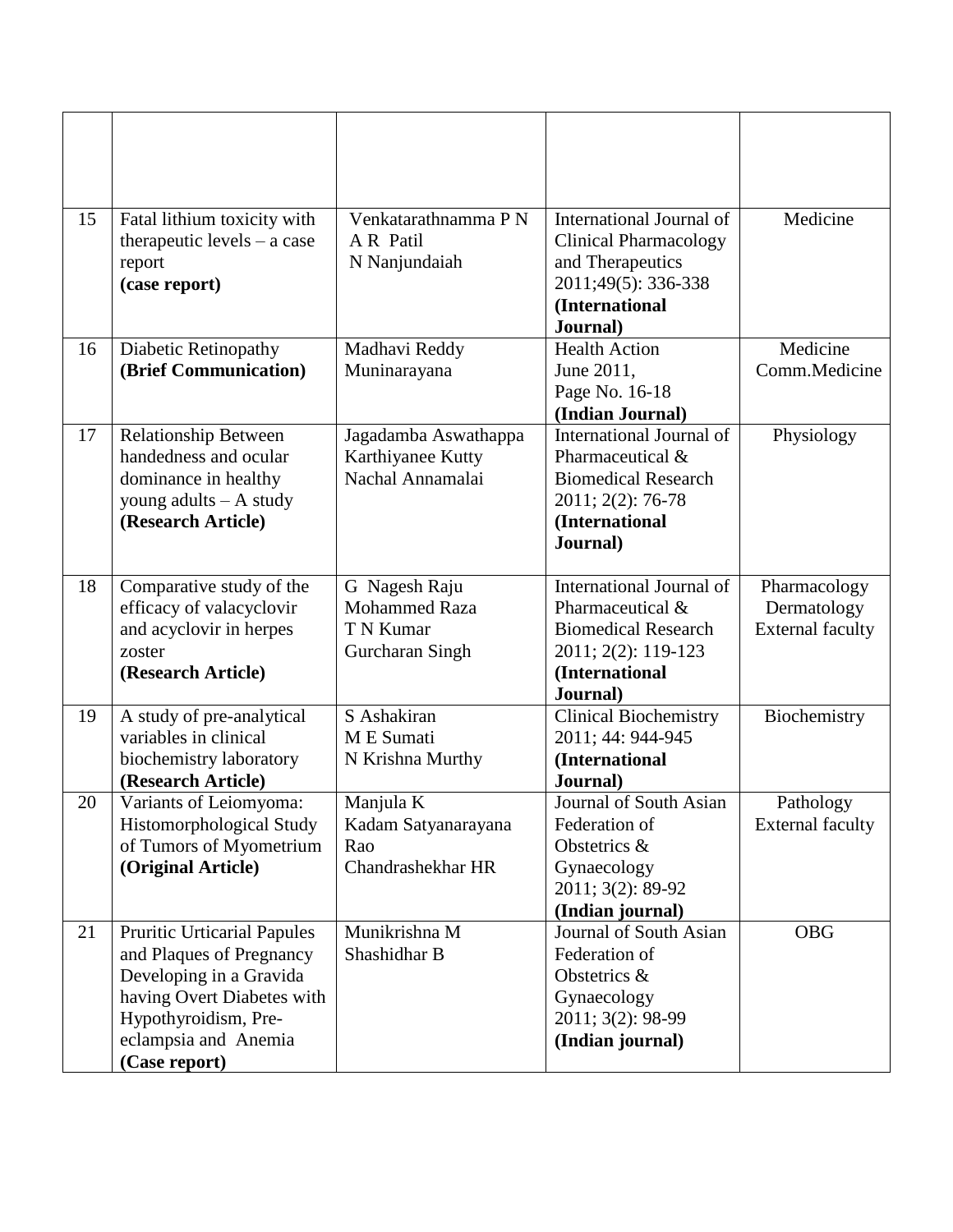| 22 | Comparison of the Use of       | Sapna Patil        | Journal of Clinical and       | Pharmacology            |
|----|--------------------------------|--------------------|-------------------------------|-------------------------|
|    | Single and Combined            | Kumar T N          | Diagnostic Research           | ENT <sup>3</sup>        |
|    | Antibiotics for Head and       | Azeem Mohiyuddin   | t                             |                         |
|    | Neck Onco-Surgeries: A         |                    | 2011; 594): 769-771           |                         |
|    | Cost effective Analysis        |                    | (Indian journal)              |                         |
|    | (Original Article)             |                    |                               |                         |
| 23 | Anaesthesia management         | Sujatha Papireddy  | International Journal of      | Anaesthesiology         |
|    | for a case of chorea           | Ravi Madhusudhana  | Biological & Medical          |                         |
|    | gravidarum                     | Somasekharam Potli | Research                      |                         |
|    | (Case report)                  | Dinesh Karthik     | 2011; 2(3): 816-817           |                         |
|    |                                | Kishore Kumar      | (International                |                         |
|    |                                |                    | Journal)                      |                         |
| 24 | Anaesthetic Management         | Ramesh Kumar       | International Journal of      | Anaesthesiology         |
|    | of a Rare Case Priapism        | Dinesh Karthik     | Current Biological and        |                         |
|    | (Case report)                  | Ravi Madhusudhana  | <b>Medical Sciences</b>       |                         |
|    |                                | Somashekaram Potli | 2011; 1(3): 116-117           |                         |
|    |                                | Ananya Nanda       | (International                |                         |
|    |                                |                    | Journal)                      |                         |
| 25 | Cut Throat Injuries - A        | Ramesh Kumar       | International Journal of      | Anaesthesiology         |
|    | Challenge for Airway and       | Ravi Madhusudhan   | <b>Current Scientific</b>     |                         |
|    | Anaesthetic Management -       | Krishna Kumar      | Research                      |                         |
|    | Case Report of 5 Cases         | Dinesh Karhik      | 2011; 1(3): 137-138           |                         |
|    | (Case report)                  | Somasekharam Potli | (Indian journal)              |                         |
|    |                                | Paary TTS          |                               |                         |
| 26 | Signal dominant left           | Kalyani R          | Journal of                    | Pathology               |
|    | coronary artery: An            | M J Thej           | <b>Cardiovascular Disease</b> | Medicine                |
|    | autopsy case report with       | K Prabhakar        | Research                      | Forensic-Med            |
|    | review of literature           | J Kiran            | 2011; 2(2): 130-132           |                         |
|    | <b>(Clinical Case Report</b>   |                    | (International                |                         |
|    | <b>Based Study</b> )           |                    | Journal)                      |                         |
| 27 | Pancytopenia: A clinico        | Gayathri B N       | Journal of Laboratory         | Pathology               |
|    | <b>Hematological Study</b>     | Kadam Satyanarayan | Physicians                    | <b>External faculty</b> |
|    | (Original Article)             | Rao                | 2011; 3(1): 15-20             |                         |
|    |                                |                    | (Indian journal)              |                         |
|    |                                |                    |                               |                         |
| 28 | Reappraisal of Endometrial     | Gayathri B N       | Journal of South Asian        | Pathology               |
|    | <b>Stromal Sarcoma: Report</b> | Kadam Satyanarayan | Federation of                 | <b>External faculty</b> |
|    | of Four Cases with Review      | Rao                | Obstetrics and                |                         |
|    | of Literature                  | <b>K R Chatura</b> | Gynaecology                   |                         |
|    | (Review Article)               |                    | 2011; 3(2): 57-59             |                         |
|    |                                |                    | (Indian journal)              |                         |
| 29 | Carnitine: A novel health      | C D Dayanand       | <b>International Journal</b>  | Biochemistry            |
|    | factor-An overview             | N Krishnamurthy    | of Pharmaceutical and         |                         |
|    | (Review Article)               | S Ashakiran        | <b>Biomedical Research</b>    |                         |
|    |                                | K N Shashidhar     | 2011; 2(2): 79-89             |                         |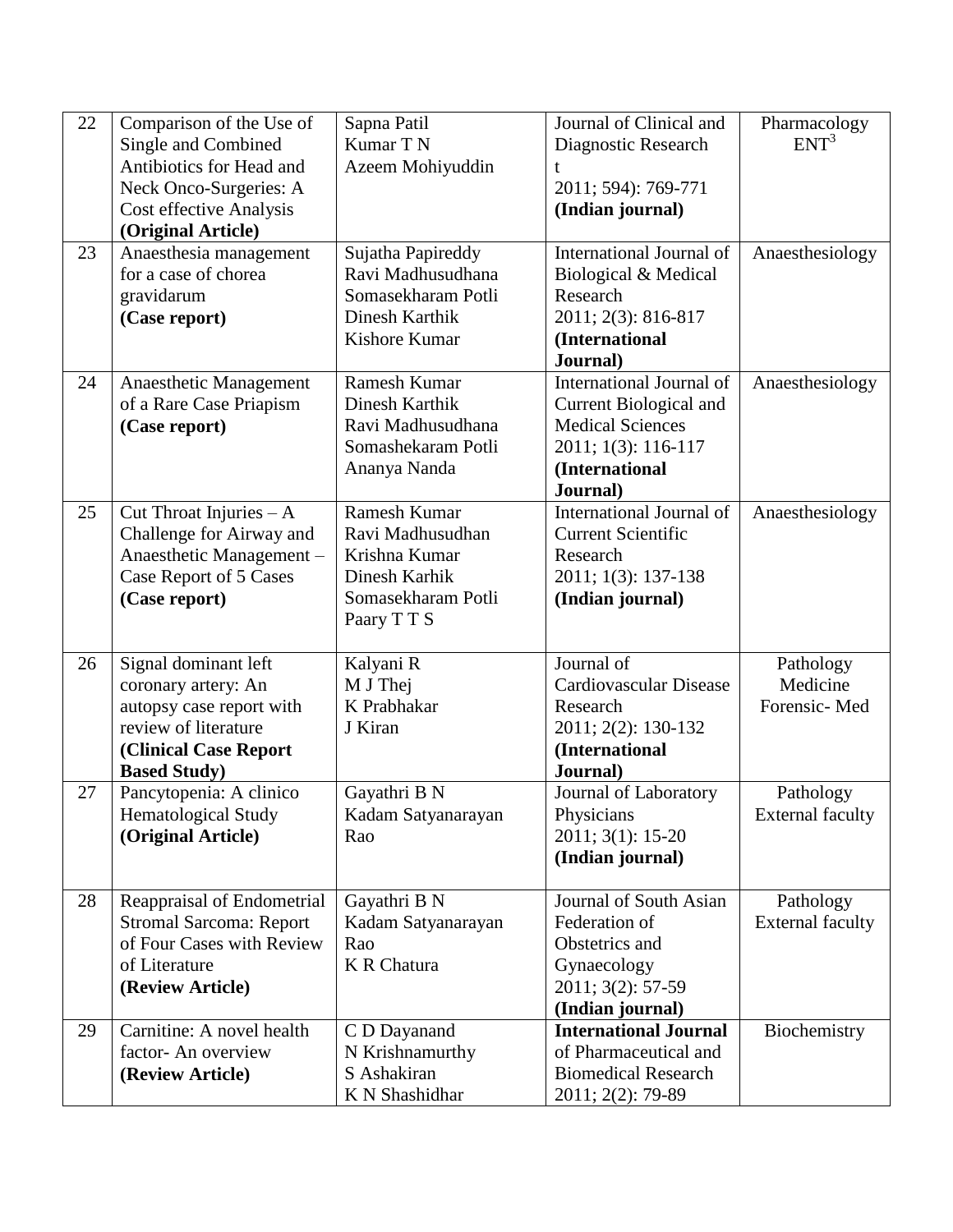| 30 | OSPE as a Learning $&$       | Krishnamurthy N       | Journal of Clinical and      | Biochemistry    |
|----|------------------------------|-----------------------|------------------------------|-----------------|
|    | <b>Evaluation Tool For</b>   | Ashakiran S           | <b>Biomedical Science</b>    |                 |
|    | <b>Biochemistry: First</b>   | Deena Mendez          | 2011; 1(2): 64-69            |                 |
|    | Experience                   | Mamatha Kundar        | (Indian journal)             |                 |
|    | (Original Article)           | Shyamali Chaterjee    |                              |                 |
|    |                              | Ganesh G              |                              |                 |
|    |                              | Nandini T             |                              |                 |
| 31 | Study of Glutathione and     | Prabhavathy K         | Journal of Clinical and      | Biochemistry    |
|    | Ascorbic Acid in Cases of    | Ashakiran S           | <b>Biomedical Science</b>    | Ophthalmology   |
|    | Diabetic Retinopathy         | Narendra P. Datti     | 2011; 1(1): 13-19            |                 |
|    | (Original Article)           | Krishnamurthy N       | (Indian journal)             |                 |
|    |                              | Dayanand CD           |                              |                 |
|    |                              | Mamatha K             |                              |                 |
|    |                              | Sumathi ME            |                              |                 |
| 32 | Late Infantile               | Krishnappa J          | Journal of Clinical and      | Paediatrics     |
|    | Metachromatic                | Kiran B               | <b>Biomedical Science</b>    |                 |
|    | Leucodystrophy               | Susheela C            | 2011; 1(2): 70-73            |                 |
|    | (Case Report)                | Beeregowda Y C        | (Indian journal)             |                 |
| 33 | Leaks in the vaporizer unit: | Krishna Kumar BR      | Journal of                   | Anaesthesiology |
|    | Still a possibility          | <b>TT</b> Anand       | Anaesthesiology &            |                 |
|    | (Letter to the Editor)       | K Dinesh              | <b>Clinical Pharmacology</b> |                 |
|    |                              | <b>BS</b> Sindhu      | 2011;27(3): 415              |                 |
|    |                              |                       | (Indian journal)             |                 |
|    |                              |                       |                              |                 |
| 34 | Effect of 0.1% tacrolimus    | K Bhuvana             | Indian Journal of            | Pharmacology    |
|    | ointment in localized        | N Sarala              | Dermatology                  | Dermatology     |
|    | vitiligo: An open            | <b>Gurcharn Singh</b> | 2011; 56(4): 445-446         |                 |
|    | uncontrolled trial           | T N Kumar             | (Indian journal)             |                 |
|    | (Letter to the Editor)       |                       |                              |                 |
| 35 | Primary tuberculous          | Gayathri BN           | Journal of Cytology          | Pathology       |
|    | parotitis                    | Kalyani R             | 2011; 28(3): 144             |                 |
|    | (Letter to the Editor)       | Manjula K             | (Indian Journal)             |                 |
| 36 | Cervical cancer: Current     | Kalyani R             | <b>Text Book of Family</b>   | Pathology       |
|    | concepts in                  |                       | Medicine.                    |                 |
|    | etiopathogenesis,            |                       | $2nd$ Edition 2011,          |                 |
|    | screening, diagnosis and     |                       | Page No. 890-904             |                 |
|    | preventive measures          |                       | <b>US \$ 25</b>              |                 |
|    | (Chapter - 143 in Book       |                       | <b>Book Published in</b>     |                 |
|    | <b>Publication</b> )         |                       | India by:                    |                 |
|    |                              |                       | I.M.A. College of            |                 |
|    |                              |                       | General Practitioners,       |                 |
|    |                              |                       | Chennai-45                   |                 |
| 37 | Exflagellated                | C.S.B.R. Prasad       | Indian Journal of            | Pathology       |
|    | Microgametes of              | Aparna Narasimha      | Hematology & Blood           |                 |
|    | Plasmodium Vivax in          | M L Harendra Kumar    | Transfusion                  |                 |
|    |                              |                       |                              |                 |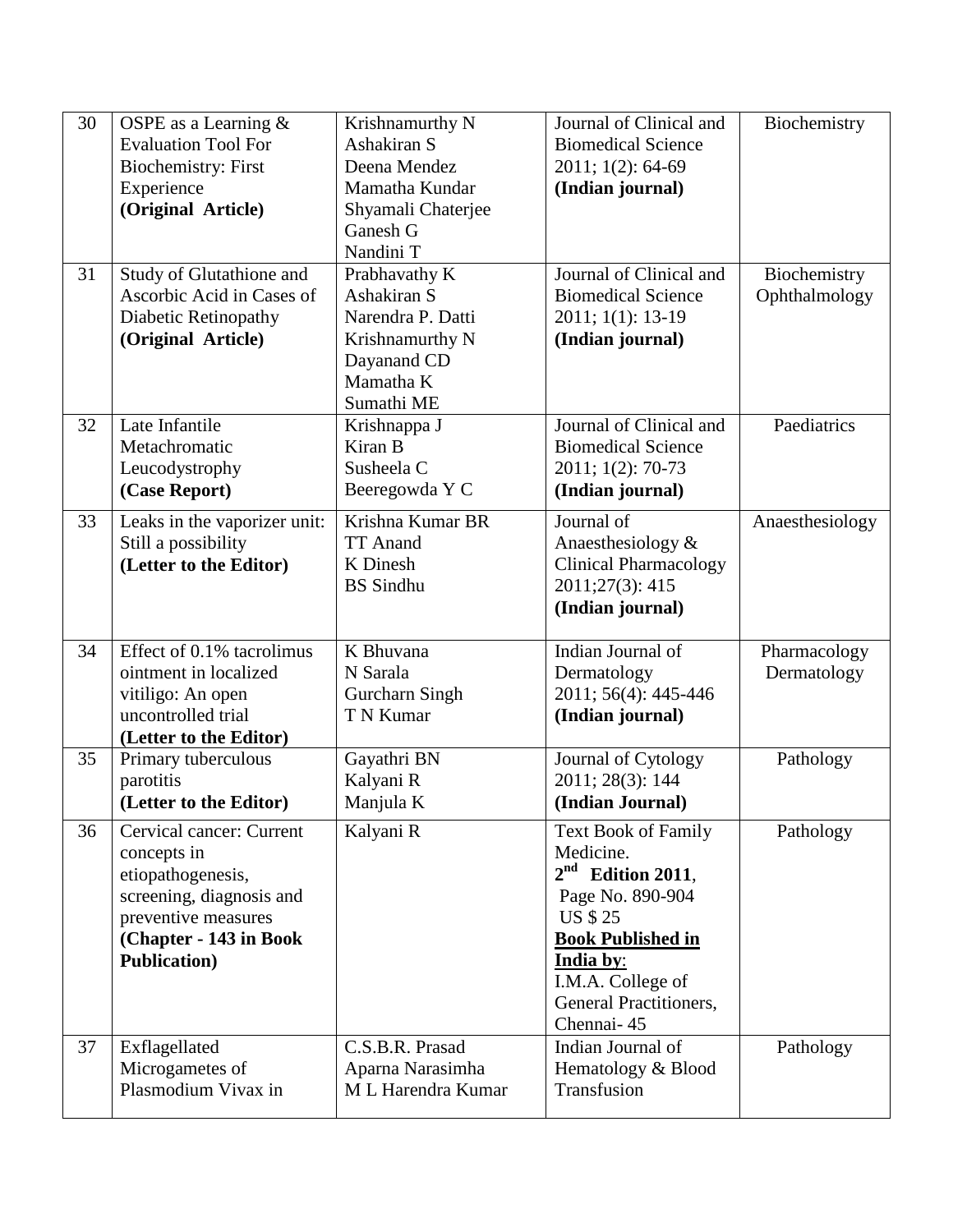|    | Human Peripheral Blood:<br>An Uncommon Feature of<br>Malaria<br>(Case report)                                                                                                                        |                                                                        | 2011; 27(2): 104-106<br>(International<br>Journal)                                                      |                                    |
|----|------------------------------------------------------------------------------------------------------------------------------------------------------------------------------------------------------|------------------------------------------------------------------------|---------------------------------------------------------------------------------------------------------|------------------------------------|
| 38 | Negative staining of<br>mycobacteria - A clue to<br>the diagnosis in cytological<br>aspirates: Two case reports<br>(Case report)                                                                     | C.S.B.R. Prasad<br>Aparna Narasimha<br>M L Harendra Kumar              | <b>Annals of Tropical</b><br>Medicine and Public<br>Health<br>2011; 4(2): 110-112<br>(Indian Journal)   | Pathology                          |
| 39 | Effect heparin and $low$ –<br>molecular weight heparin<br>on serum potassium and<br>sodium levels<br>(Research Paper)                                                                                | Girish M. Bengalorkar<br>N Sarala<br>P N Venkatarathnamma<br>T N Kumar | Journal of<br>Pharmacology and<br>Pharmacotherapeutics<br>2011; 2(4): 266-269<br>(Indian Journal)       | Pharmacology<br>Medicine           |
| 40 | Incidence of Adverse<br><b>Events Following</b><br>Immunization with SA14-<br>14-12 Japanese<br><b>Encephalitis Vaccine</b><br>Among Children of 6-10<br>Years in Kolar, India<br>(Original Article) | Ranganath B G                                                          | Journal of Clinical and<br><b>Biomedical Science</b><br>2011; 1(2): 49-54<br>(Indian journal)           | Comm. Medicine                     |
| 41 | <b>Anterior Abdominal Wall</b><br>Leiomyoma Without<br><b>Antecedent Pelvic Surgery</b><br>Mimicking an Ovarian<br>Tumour<br>(Case report)                                                           | Narayanaswamy M<br>Bhaskaran A<br>Kalyani R<br>Yamini Agarwal          | Journal of Clinical and<br><b>Biomedical Science</b><br>2011; 1(2): 74-76<br>(Indian journal)           | <b>OBG</b><br>Surgery<br>Pathology |
| 42 | Priapism associated with<br>Niemann - Pick disease in<br>$a 15 - year$ -old boy<br>(Case report)                                                                                                     | Krishna Shetty M.V<br>Udaya Kumar M<br>Sen T.K                         | Indian Journal of<br>Urology<br>2011; 27(3): 410-412<br>(Indian journal)                                | Urology<br>Pathology               |
| 43 | Female epispadias<br>(Case report)                                                                                                                                                                   | Krishna Shetty. M.V<br>A Bhaskaran<br>T.K. Sen                         | African Journal of<br>Paediatrics Surgery<br>2011; 8(2): 215-217<br>(Indian journal)                    | Urology<br>Surgery                 |
| 44 | Ventilator malfunction<br>(Letter to Editor)                                                                                                                                                         | <b>B R Krshna Kumar</b><br>M Ravi<br>K Dinesh<br>A Nanda               | Journal of<br>Anaesthesiology &<br><b>Clinical Pharmacology</b><br>2011; 27(4): 576<br>(Indian journal) | Anaesthesiology                    |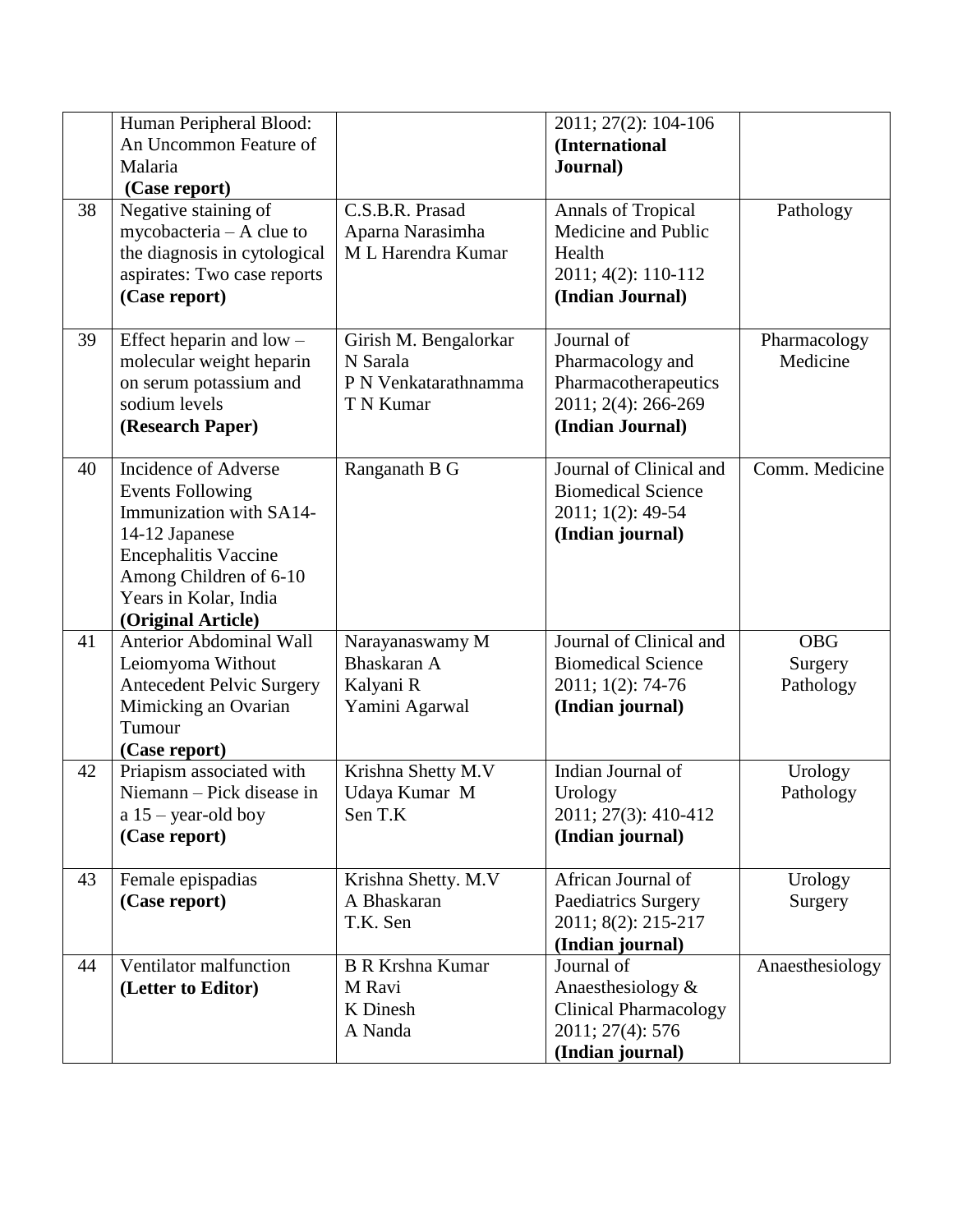| 45 | Cytomorphological study      | Manjula K          | Journal of Clinical and       | Pathology        |
|----|------------------------------|--------------------|-------------------------------|------------------|
|    | of Lateral Neck Swellings    | <b>CSBR</b> Prasad | Diagnostic Research           |                  |
|    | (Letter to Editor)           | Gayathri B N       | 2011; 5(5): 1016-1019         |                  |
|    |                              | Harendra Kumar M L | (Indian journal)              |                  |
|    |                              |                    |                               |                  |
| 46 | Significance of Apoptosis    | Vidyavathi K       | Journal of Clinical and       | Pathology        |
|    | in Endometrial Hyperplasia   | Harendra Kumar M L | <b>Biomedical Science</b>     | OBG <sup>2</sup> |
|    | and Carcinoma                |                    |                               |                  |
|    |                              | Narayanaswamy M    | 2011; 1(1): 8-12              |                  |
|    | (Original Article)           |                    | (Indian journal)              |                  |
| 47 | Significance of Apoptotic    | Aparna Narasimha   | Journal of Clinical and       | Pathology        |
|    | Leucocytes in Peripheral     | Harendra Kumar M L | <b>Biomedical Science</b>     |                  |
|    | <b>Blood Smears: A Case</b>  | <b>CSBR</b> Prasad | 2011; 1(2): 55-63             |                  |
|    | <b>Control Study</b>         | Rupnarayan R       | (Indian journal)              |                  |
|    | (Original Article)           |                    |                               |                  |
| 48 | Pulse Granuloma of the       | Harendra Kumar M L | Journal of Clinical and       | Pathology        |
|    | <b>Parotid Gland</b>         | Aparna Narasimha   | <b>Biomedical Science</b>     | <b>ENT</b>       |
|    | Masquerading as              | <b>CSBR</b> Prasad | 2011; 1(1): 25-29             |                  |
|    | Carcinoma- A Case Report     | Ravi Deo           | (Indian journal)              |                  |
|    | With Review of Literature    |                    |                               |                  |
|    | (Case report)                |                    |                               |                  |
| 49 | <b>Right Coronary Artery</b> | Kalyani R          | Journal of Clinical and       | Pathology        |
|    | Originating From Left        | Thej M J           | <b>Biomedical Science</b>     | Medicine         |
|    | Circumflex Artery: An        | Prabhakar K        | 2011; 1(2): 77-80             | Forensic med     |
|    | <b>Unusual Coronary</b>      | Kiran J            | (Indian journal)              |                  |
|    | <b>Anomaly at Autopsy</b>    |                    |                               |                  |
|    | (Case report)                |                    |                               |                  |
| 50 | Bombay Blood: A Rare         | Subhashish Das     | Journal of Clinical and       | Pathology        |
|    | Entity                       | Harendra Kumar M L | <b>Biomedical Science</b>     |                  |
|    | (Case report)                | Anand R            | 2011; 1(3): 123-126           |                  |
|    |                              |                    | (Indian journal)              |                  |
| 51 | Hodgkins's Diseases          | Suresh T N         | Journal of Clinical and       | Pathology        |
|    | Masquerading as              | Hemalatha A        | <b>Biomedical Science</b>     |                  |
|    | Granulomatous                | Harendra Kumar M L | 2011; 1(3): 127-130           |                  |
|    | Lymphadenitis on FNAC        |                    |                               |                  |
|    |                              |                    | (Indian journal)              |                  |
|    | (Case report)                |                    |                               |                  |
| 52 | Primary Giant Splenic        | Prathima S         | <b>Indian Medical Gazette</b> | Pathology        |
|    | Hydatidosis                  | Kalyani R          | July                          | Surgery          |
|    | (Case report)                | Udaya Kumar M      | 2011: 145(7): 286-288         |                  |
|    |                              | A Bhaskaran        | (Indian journal)              |                  |
| 53 | Supraclavicular brachial     | Ravi Madhusudhana  | International Journal of      | Anaesthesiology  |
|    | plexus block with 0.75%      | Krishna Kumar      | Biological & Medical          |                  |
|    | ropivaciane and with         | Ramesh Kumar       | Research                      |                  |
|    | additives tramadol,          | Somasekharam Potli | 2011; 2(4): 1061-1063         |                  |
|    | fentanyl- a comparative      | Dinesh Karthik     | (International                |                  |
|    | pilot study                  | Manu Kapil         | Journal)                      |                  |
|    | (Original Article)           |                    |                               |                  |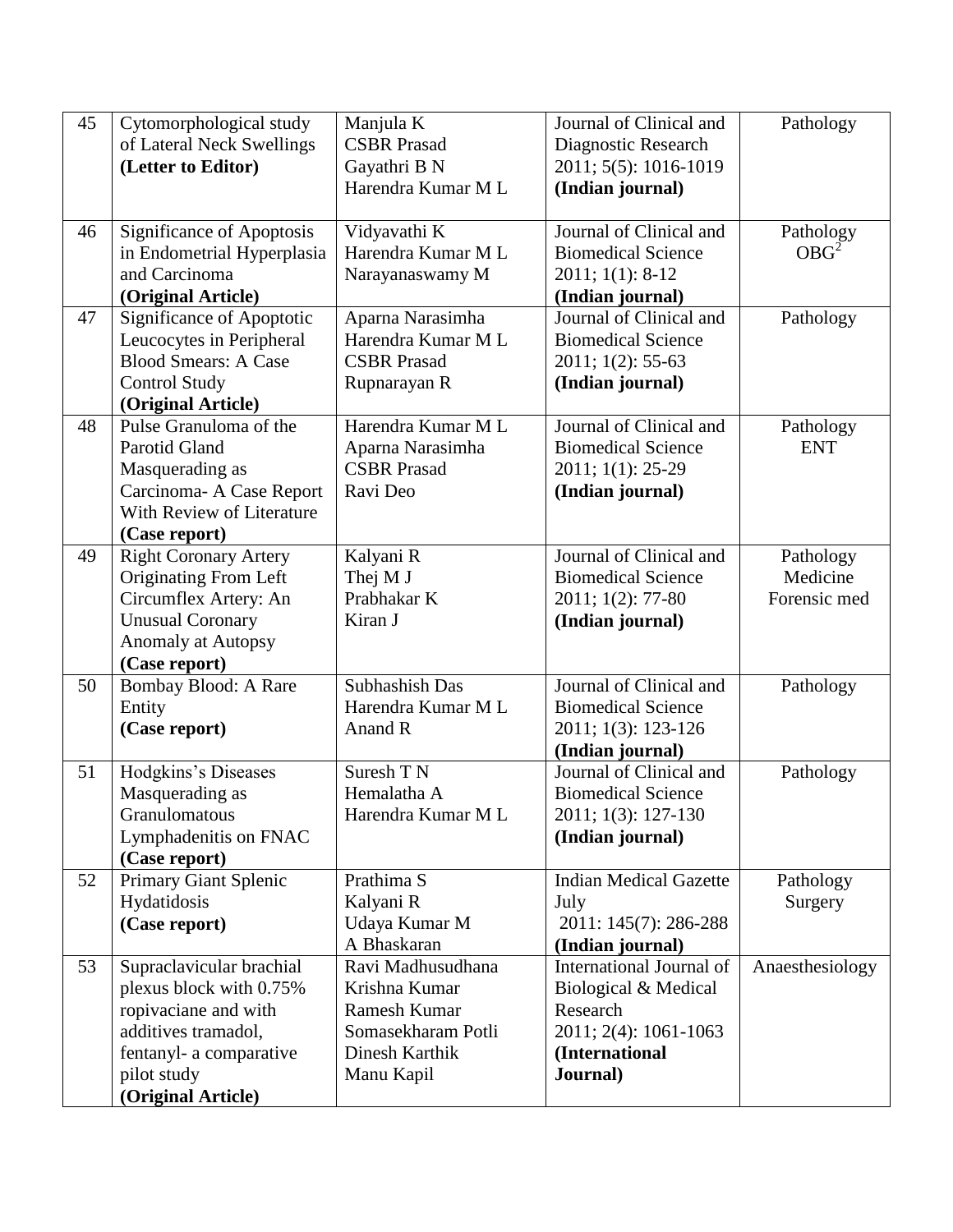| 54<br>International Journal of<br>Anaesthesia Management<br>Priyanargavi                     | Anaesthesiology           |
|----------------------------------------------------------------------------------------------|---------------------------|
| for Bronchial Foreign<br>Ravi Madusudhana<br>Biological & Medical                            |                           |
| Body with PDA in CCF<br>Dinesh Karthik<br>Research                                           |                           |
| 2011; 2(4): 1089-1190<br>(Case report)<br>Somasekharam Potli                                 |                           |
| Sindhu Bangalur<br>(International                                                            |                           |
| Journal)                                                                                     |                           |
| Journal of Clinical and<br>55<br>A rare Primary Malignant<br>Bhaskaran A                     | Surgery                   |
| Hydatid cyst of Spleen<br>Kalyani R<br><b>Biomedical Science</b>                             | Pathology                 |
| (Case report)<br>Umesh K<br>2011; 1(1): 20-24                                                | Radiology                 |
| Jyotindra Singh<br>(Indian journal)                                                          |                           |
| Praveen V                                                                                    |                           |
| Anantha Raju G S                                                                             |                           |
| Umesh K<br>Journal of Clinical and<br>56<br>Pre-operative Embolisation                       | Radiology                 |
| of Juvenile<br><b>Biomedical Science</b><br>Raghu R Patil                                    | <b>ENT</b>                |
| Nasopharyngeal<br>Thomas Prasanna Raj MS<br>2011; 1(1): 30-32                                | Pathology                 |
| Suresh T N<br>Angiofibroma<br>(Indian journal)                                               |                           |
| (Case report)                                                                                |                           |
| Journal of Clinical and<br>57<br>Multidrug Resistant<br>Rekha S                              | Microbiology              |
| <b>Acinetobacter Isolates from</b><br><b>Biomedical Science</b><br>Gokul B N                 |                           |
| Patients Admitted at Kolar<br>Beena PM<br>2011; 1(1): 03-07                                  |                           |
| Prasad SR<br>(Original Article)<br>(Indian journal)                                          |                           |
| 58<br>Journal of Clinical and<br><b>Outcome of ENT Health</b><br>Narayan GK                  | <b>ENT</b>                |
| Checkup of School<br>Shilpa R<br><b>Biomedical Science</b>                                   | Marketing-                |
| Samdani Nawaz A<br>Children: A Pilot Study<br>2011; 1(2): 82-83                              | Manager                   |
| (Letter to Editor)<br>Smitha Sanikop<br>(Indian journal)                                     |                           |
| Journal of Clinical and<br>59<br>Hurlers Syndrome-<br>Krishnappa J                           | Paediatrics               |
| MPS type I<br>Sarat Chandra G<br><b>Biomedical Science</b>                                   |                           |
| (Quiz)<br>2011; 1(2): 81 & 84                                                                |                           |
| (Indian journal)                                                                             |                           |
| Journal of Clinical and<br>Krishna Murthy D S<br>60<br><b>Chromosomes to Genes:</b>          | Genomic Lab               |
| <b>Implications of Array</b><br><b>Biomedical Science</b>                                    |                           |
| <b>Comparative Genomic</b><br>2011; 1(3): 92-97                                              |                           |
| Hybridization (Array-CGH)<br>(Indian journal)                                                |                           |
| in Medical Practice                                                                          |                           |
| (Review Article)<br><b>Evaluation of Visual</b><br>Narendra Datti<br>Journal of Clinical and |                           |
| 61<br>Outcome in Proliferative<br>Thanuja Abhilash<br><b>Biomedical Science</b>              | Ophthalmology<br>Medicine |
| Diabetic Retinopathy After<br>Balachandra<br>2011; 1(3): 98-104                              |                           |
| Panretinal Photocoagulation<br>(Indian journal)                                              |                           |
| (Original Article)                                                                           |                           |
| Prabhakar K<br>Journal of Clinical and<br>62<br>A Comparative Study of                       | Medicine                  |
|                                                                                              |                           |
|                                                                                              |                           |
| Bacterial Pneumonia in<br>Moosa PE<br><b>Biomedical Science</b>                              |                           |
| Diabetic and Non-diabetic<br>Jayaram N<br>2011; 1(3): 105-115                                |                           |
| <b>Patients From A Rural</b><br>Yaswant AL<br>(Indian journal)<br><b>Tertiary Centre</b>     |                           |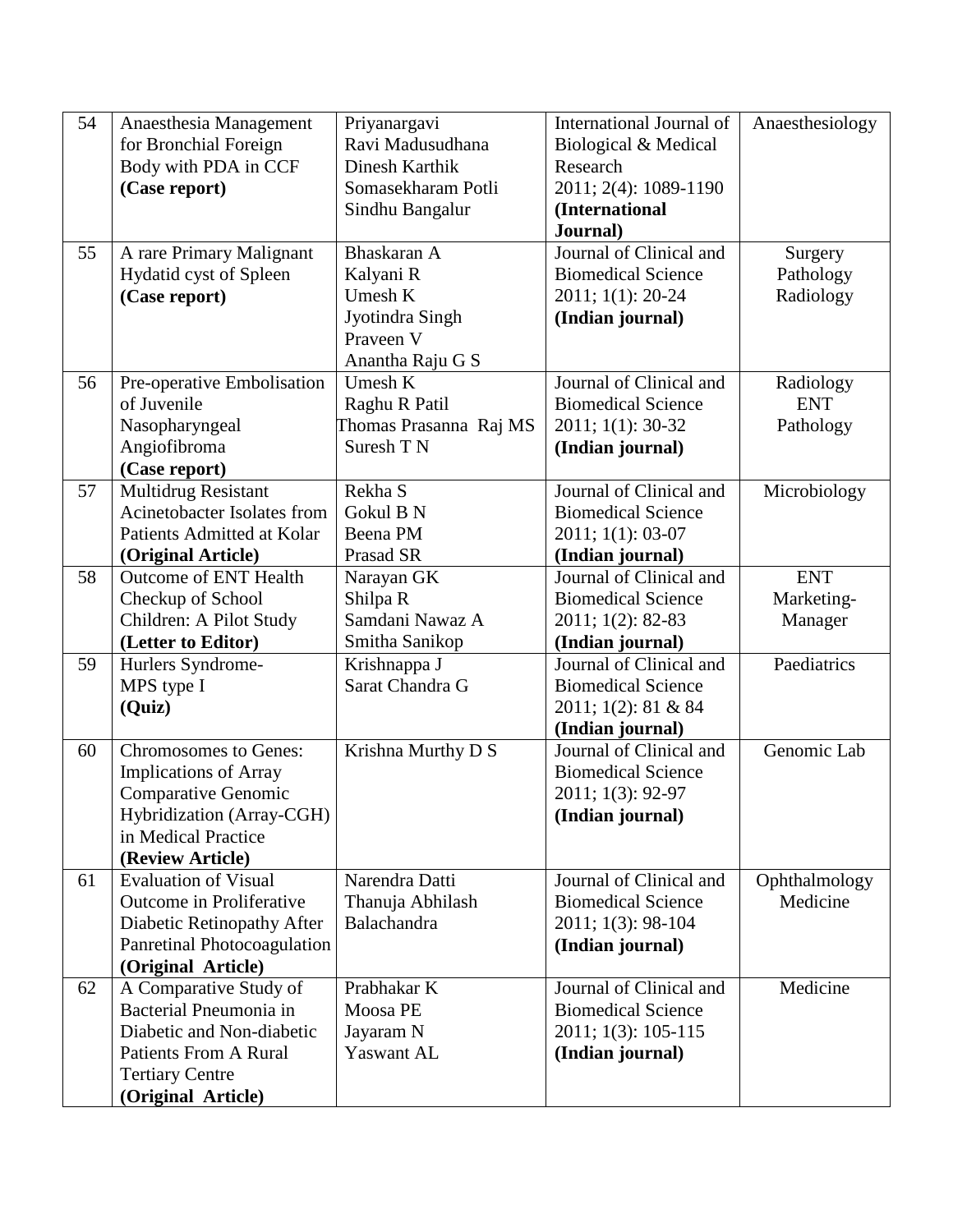| 63 | Management of Incisional               | Bhaskaran A          | Journal of Clinical and       | Surgery       |
|----|----------------------------------------|----------------------|-------------------------------|---------------|
|    | Hernia by Preperitoneal                | Jyotindra Singh      | <b>Biomedical Science</b>     |               |
|    | Mesh Repair: A Prospective             | Basavarajappa M      | 2011; 1(3): 116-122           |               |
|    | <b>Study in Rural Population</b>       | Harsha Kodliwadmath  | (Indian journal)              |               |
|    | (Original Article)                     |                      |                               |               |
| 64 | Nevus of Ota with open                 | Thanuja Abhilash     | Journal of Clinical and       | Ophthalmology |
|    | angle glaucoma                         | Kanthamani K         | <b>Biomedical Science</b>     |               |
|    | (Case report)                          |                      | 2011; 1(3): 131-133           |               |
|    |                                        |                      | (Indian journal)              |               |
| 65 | Dermatitis Artefacta                   | Shivakumar V         | Journal of Clinical and       | Dermatology   |
|    | (Quiz)                                 | Nikhil Kumar Singh   | <b>Biomedical Science</b>     |               |
|    |                                        |                      | 2011; 1(3): 134 & 138         |               |
|    |                                        |                      | (Indian journal)              |               |
| 66 | Homicidal Organophosphate Krishnappa J |                      | Journal of Clinical and       | Paediatrics   |
|    | Poisoning in Young Infant              |                      | <b>Biomedical Science</b>     |               |
|    | (Letter to Editor)                     |                      | 2011; 1(3): 136-137           |               |
|    |                                        |                      | (Indian journal)              |               |
| 67 | An Audit of Pap Smear                  | Aparna Narasimha     | Journal of South Asian        | Pathology     |
|    | Cytology                               | Vasavi B             | Federation of                 |               |
|    | (Original Article)                     | Harendra Kumar       | Obstetrics and                |               |
|    |                                        | Sapna                | Gynaecology                   |               |
|    |                                        |                      | Sept-Dec                      |               |
|    |                                        |                      | 2011; 3(3): 121-124           |               |
|    |                                        |                      | (Indian journal)              |               |
| 68 | An unusual                             | Nagaraj GB           | Indian Journal of             | Pathology     |
|    | histomorphological                     | Kalyani R            | Cancer                        | Surgery       |
|    | presentation of                        | Harendra Kumar ML    | July-Sept.                    |               |
|    | fibroadenoma                           | Bhaskaran A          | 2011; 48(3): 376-377          |               |
|    | (Letter to Editor)                     |                      | (Indian Journal)              |               |
| 69 | Squamous Cell Carcinoma                | Gayathri BN          | Journal of South Asian        | Pathology     |
|    | Arising in Mature Cystic               | Kalyani R            | Federation of                 |               |
|    | Teratoma of the Ovary: A               | Vidyavathi K         | Obstetrics and                |               |
|    | case Report with Review of             |                      | Gynaecology                   |               |
|    | Literature                             |                      | Sept-Dec                      |               |
|    | (Case report)                          |                      | 2011; 3(3): 135-137           |               |
|    |                                        |                      | (Indian journal)              |               |
| 70 | Hydrogen sulphide: a new               | C. D. Dayanand       | International journal of      | Biochemistry  |
|    | member of                              | Girish M Bengalorkar | <b>Current Scientific</b>     | Pharmacology  |
|    | Gasotransmitters, an                   | N Krishnamurthy      | Research                      |               |
|    | overview article                       | S Ashakiran          | $2011$ ; $1(4)$ : $201 - 212$ |               |
|    | (Review Article)                       |                      | (Indian journal)              |               |
|    |                                        |                      |                               |               |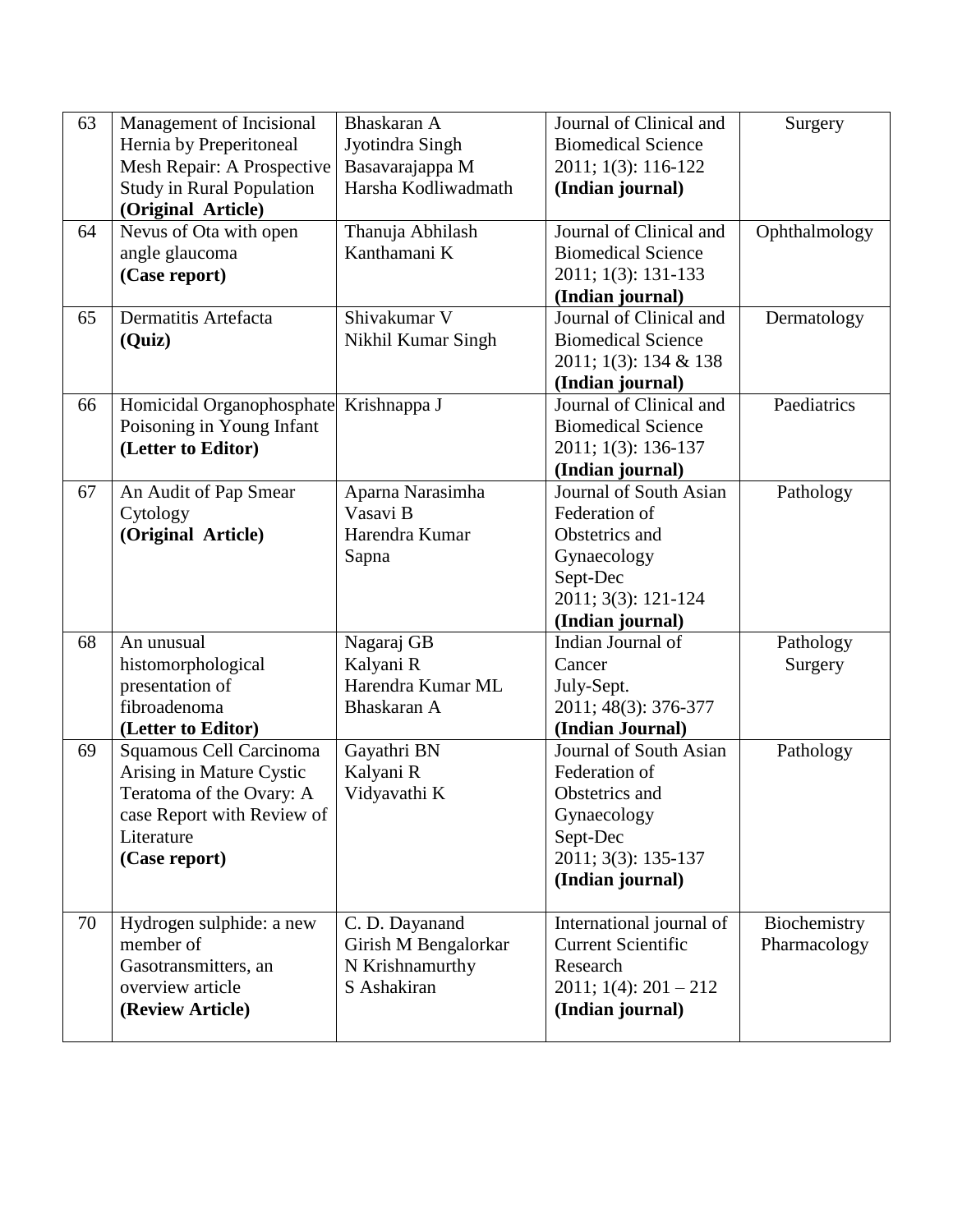| 71 | <b>Effectiveness of Cognitive</b>    | Jagadish S N'              | United Journal of          | Psychiatry              |
|----|--------------------------------------|----------------------------|----------------------------|-------------------------|
|    | <b>Behaviour Therapy (CBT)</b>       | Lancy D'Souza <sup>-</sup> | <b>Awadh Scholars</b>      | <b>External faculty</b> |
|    | on Shyness among Erectile            |                            | June                       |                         |
|    | <b>Dysfunction (ED) Patients</b>     |                            | 2011; 5(2): 68-74          |                         |
|    | (Original Article)                   |                            | (Indian journal)           |                         |
| 72 | <b>An Unusual Anomalous</b>          | Sridevi N S                | Anatomica Karnataka        | Anatomy                 |
|    | Peritoneal Fold Around the           | Bhaskaran A                | 2011; 5(2):                | Surgery                 |
|    | Gall Bladder - A Case                | Roopa Kulakarni            | Page: 87-90                | <b>External Dept</b>    |
|    | Study                                | Nandish C                  | (State Journal)            |                         |
|    | (Case report)                        | Sangeeta M                 |                            |                         |
| 73 | Fine needle aspiration               | Gayathry BN                | Journal of Cytology        | Pathology               |
|    | cytology of Hashimoto's              | Harendra Kumar ML          | October                    | Surgery                 |
|    | thyroiditis $- A$ diagnostic         | Krishna Prasad K           | 2011; 28(4): 210-213       |                         |
|    | pitfall with review of               |                            | (Indian Journal)           |                         |
|    | literature                           |                            |                            |                         |
|    | (Case report)                        |                            |                            |                         |
| 74 | Clinical profile of                  | C D Dhananjaya             | International Journal of   | Paediatrics             |
|    | hypoglycemia in newborn              | Kiran B                    | Biological & Medical       |                         |
|    | babies in a rural hospital           |                            | Research                   |                         |
|    | setting                              |                            | 2011; 2(4): 1110-1114      |                         |
|    | (Original Article)                   |                            | (International             |                         |
|    |                                      |                            | Journal)                   |                         |
| 75 | <b>Resistant Hypertension</b>        | Prabhakar K                | <b>Text Book of Family</b> | Medicine                |
|    |                                      | Balamurali K               | Medicine.                  | Pharmacology            |
|    | $(Chapter - 23$ in Book              |                            | $2nd$ Edition 2011,        |                         |
|    | <b>Publication</b> )                 |                            | Page No. 890-904           |                         |
|    |                                      |                            | <b>US \$ 25</b>            |                         |
|    |                                      |                            | <b>Book Published in</b>   |                         |
|    |                                      |                            | India by:                  |                         |
|    |                                      |                            | I.M.A. College of          |                         |
|    |                                      |                            | General Practitioners,     |                         |
|    |                                      |                            | Chennai-45                 |                         |
| 76 | Changing trends in                   | Chandran Gnanamuthu        | Journal of Clinical and    | Neurology               |
|    | <b>Healthcare Delivery</b>           |                            | <b>Biomedical Sciences</b> |                         |
|    | <b>Systems: A Viewpoint</b>          |                            | 2011; 1(4): 146-148        |                         |
| 77 |                                      |                            |                            |                         |
|    | (Review Article)                     |                            | (Indian Journal)           |                         |
|    | <b>Evaluation of Modified</b>        | Harsha B Kodliwadmath      | Journal of Clinical and    | Surgery                 |
|    | Alvarado Score in The                | Bhaskaran A                | <b>Biomedical Sciences</b> | Pathology               |
|    | Diagnosis of Acute                   | <b>Prasad CSBR</b>         | 2011; 1(4): 149-157        |                         |
|    | Appendicitis And Its                 | Basavarajappa M            | (Indian Journal)           |                         |
|    | <b>Correlation With</b>              | Ambikavathy M              |                            |                         |
|    | <b>Ultrasonography And</b>           | Vasanth Kumar G            |                            |                         |
|    | Histopathology<br>(Original Article) |                            |                            |                         |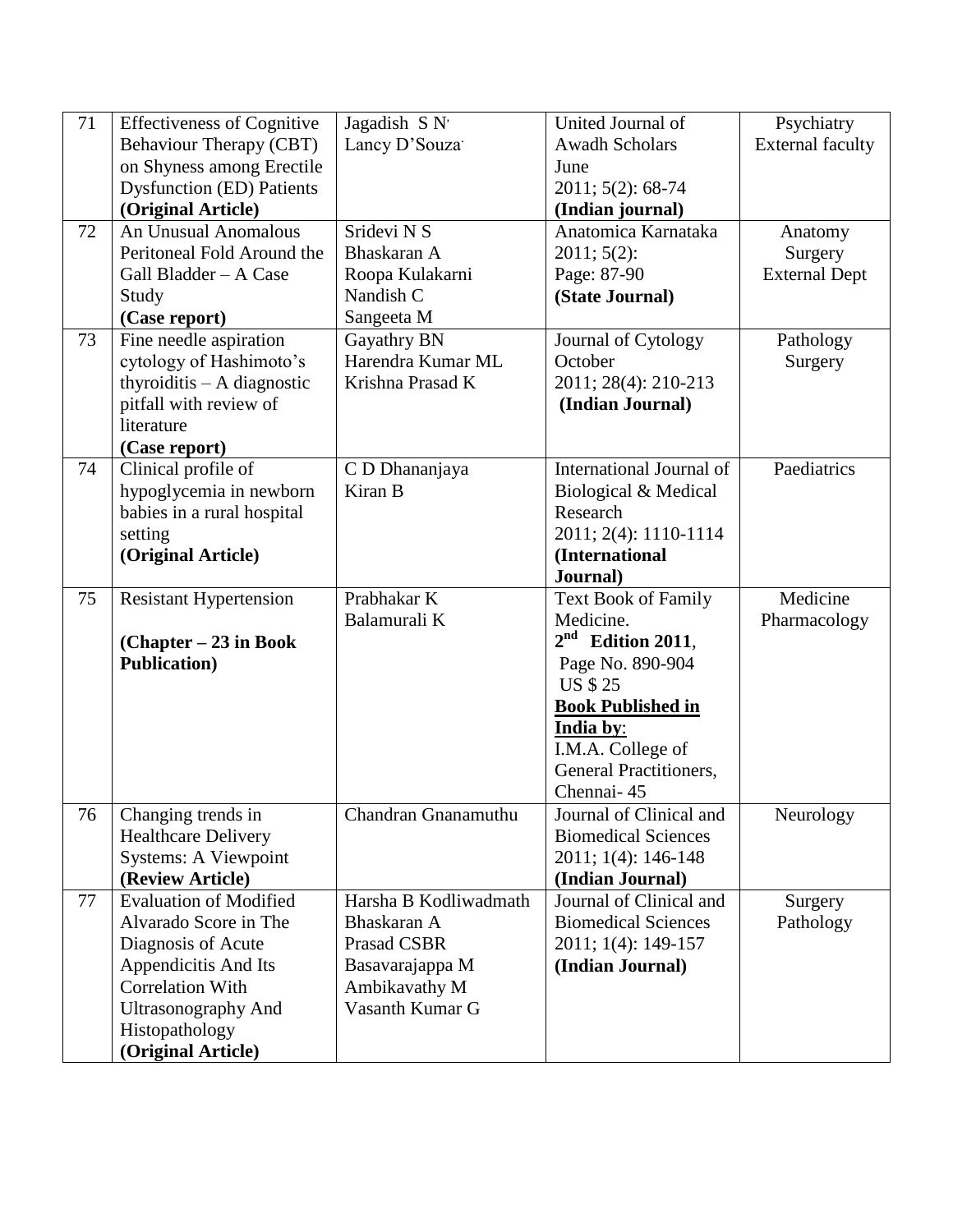| 78 | A Comparative And                  | Shyamli Chatterjee  | Journal of Clinical and    | Biochemistry |
|----|------------------------------------|---------------------|----------------------------|--------------|
|    | <b>Correlative Study of Direct</b> | Deena Mendez        | <b>Biomedical Sciences</b> |              |
|    | <b>LDL</b> Assay With              |                     | 2011; 1(4): 158-163        |              |
|    | Friedwald's Formula in             |                     | (Indian Journal)           |              |
|    | <b>Rural Kolar Population</b>      |                     |                            |              |
|    | (Original Article)                 |                     |                            |              |
| 79 | Fine Needle Aspiration             | Hemalatha A         | Journal of Clinical and    | Pathology    |
|    | Cytology of Lymph Nodes:           | Udaya Kumar M       | <b>Biomedical Sciences</b> |              |
|    | A Mirror In The Diagnosis          | Harendra Kumar M L  | 2011; 1(4): 164-172        |              |
|    | of Spectrum of Lymph               |                     | (Indian Journal)           |              |
|    | <b>Node Lesions</b>                |                     |                            |              |
|    | (Original Article)                 |                     |                            |              |
| 80 | Rare Case of Snake Bite            | Prabhakar K         | Journal of Clinical and    | Medicine     |
|    | With Severe Isolated               | Jayarama N          | <b>Biomedical Sciences</b> |              |
|    | Hematotoxicity                     | Pavithra L          | 2011; 1(4): 173-177        |              |
|    | (Case Report)                      | Anil Kumar M        | (Indian Journal)           |              |
| 81 | Anaesthetic Management             | Krishna Kumar B R   | Journal of Clinical and    | Anaesthesia  |
|    | of Near Total Airway               | Ravi M              | <b>Biomedical Sciences</b> |              |
|    | Obstruction                        | Dinesh K            | 2011; 1(4): 178-182        |              |
|    | (Case Report)                      | Kishore Kumar K S   | (Indian Journal)           |              |
| 82 | Extradural Neurilemmoma            | Bhaskaran A         | Journal of Clinical and    | Surgery      |
|    | of The Lumbosacral                 | Vasanth Kumar G     | <b>Biomedical Sciences</b> | Pathology    |
|    | Region                             | Aparna Narasimha    | 2011; 1(4): 183-187        |              |
|    | (Case Report)                      | Ambikavathi M       |                            |              |
|    |                                    | Basavarajappa M     |                            |              |
| 83 | Turner Syndrome                    | Krishnappa J        | Journal of Clinical and    | Paediatrics  |
|    | (Quiz)                             | Prabhakara S        | <b>Biomedical Sciences</b> | Genome-Lab   |
|    |                                    |                     | 2011; 1(4): 188 & 191-     |              |
|    |                                    |                     | $\overline{2}$             |              |
| 84 | Vitiligo Ponctue                   | Rajashekar T S      | Journal of Clinical and    | Dermatology  |
|    | (Letter to Editor)                 |                     | <b>Biomedical Sciences</b> |              |
|    |                                    |                     | 2011; 1(4): 189-190        |              |
|    |                                    |                     |                            |              |
| 85 | Epidemic Threat By                 | Prasad S R          | Journal of Clinical and    | Microbiology |
|    | Emerging Viruses In India:         |                     | <b>Biomedical Sciences</b> |              |
|    | <b>Cause For Concern</b>           |                     | 2011; 1(4): 143-145        |              |
|    | (letter to Editor)                 |                     |                            |              |
| 86 | The profile of Anganavadi          | Nagaraj G M         | Indian Journal for the     | Community    |
|    | Worksrs and their Working          | Muninarayana C      | <b>Practicing Doctors</b>  | Medicine     |
|    | <b>Conditions in Kolar Dist</b>    | Anil N <sub>S</sub> | $2011; 6(1): 07-10$        |              |
|    | (Original Article)                 | Ravishankar S       |                            |              |
| 87 | Effect of zinc status on           | Ashakiran S         | International Journal of   | Biochemistry |
|    | alkaline phosphatase               |                     | <b>Basic and Applied</b>   |              |
|    | activity in children with          |                     | <b>Medical Sciences</b>    |              |
|    | protein energy malnutrition        |                     | 2011; 1(1): 07-12          |              |
|    |                                    |                     |                            |              |
|    | (Research Article)                 |                     |                            |              |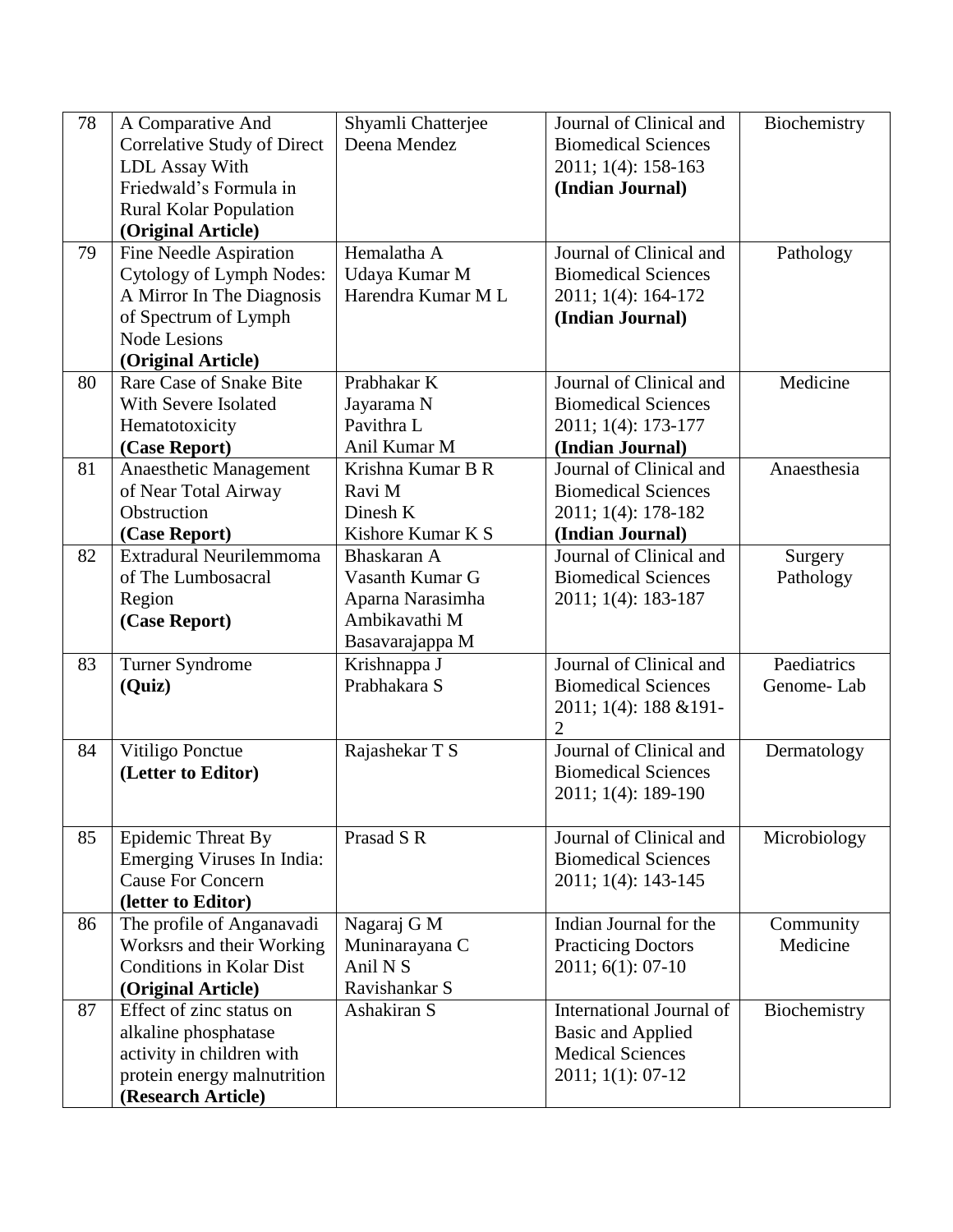| 88 | <b>Effectiveness of Cognitive</b> | Jagadish S N         | Asian Journal of           | Psychiatry                    |
|----|-----------------------------------|----------------------|----------------------------|-------------------------------|
|    | Behavior Therapy on               | Lancy D Souza        | <b>Development Matters</b> | External Faculty <sup>2</sup> |
|    | <b>Shyness Among Dhat</b>         |                      | 2011; 5(3): 231-235        |                               |
|    | <b>Syndrome Patients</b>          |                      | (Indian Journal)           |                               |
|    | (Original Article)                |                      |                            |                               |
| 89 | Medical Education and             | S Chandrashekar-     | Journal of Clinical and    | <b>SDUAHER</b>                |
|    | <b>Translational Research</b>     | Shetty               | <b>Biomedical Sciences</b> |                               |
|    | opportunities                     |                      | 2011; 1(1): 01-02          |                               |
|    | (Editorial)                       |                      | (Indian Journal)           |                               |
| 90 | Birth of a New Journal            | Rupnarayan R         | Journal of Clinical and    | Pathology                     |
|    | (Editorial)                       |                      | <b>Biomedical Sciences</b> |                               |
|    |                                   |                      | 2011; 1(2): 41             |                               |
|    |                                   |                      | (Indian Journal)           |                               |
| 91 | Publish or perish                 | Kalyani R            | Journal of Clinical and    | Pathology                     |
|    | (Editorial)                       |                      | <b>Biomedical Sciences</b> |                               |
|    |                                   |                      | 2011; 1(3): 89-91          |                               |
|    |                                   |                      | (Indian Journal)           |                               |
| 92 | Low Achievers - Are They          | Vinutha Shankar M S  | N.T.T.C Bulletin           | Physiology                    |
|    | <b>Really Slow Learners?</b>      |                      | September                  |                               |
|    | (Brief Communication)             |                      | 2011; 18.2: 4-6            |                               |
|    |                                   |                      | (State/Others)             |                               |
| 93 | Multiple neurocysticercosis       | Krishnappa           | Journal of pediatric       | Pediatrics                    |
|    | (more than 400 lesions)           | Dhanajaya            | Neurology                  |                               |
|    | with intraventricular             | Kiran                | 2011; 9(4): 475-478        |                               |
|    | involvement                       | <b>Srinivas</b>      | (International             |                               |
|    | (Case Report)                     | Yallappa Gowda       | Journal)                   |                               |
|    |                                   |                      |                            |                               |
| 94 | Effect of mobile phone            | C S Ramya            | Indian Journal of          | Physiology                    |
|    | usage on hearing threshold:       | Kutty Karthiyanee    | Otology                    |                               |
|    | A pilot study                     | Shankar Vinutha      | October                    |                               |
|    | (Original Article)                |                      | 2011; 17(4): 159-161       |                               |
|    |                                   |                      | (Indian Journal)           |                               |
| 95 | Lateral sinus thrombosis: A       | Venkatesh U          | Indian Journal of          | <b>ENT</b>                    |
|    | diagnosis still persisting        | Vinaya Babu S        | Otology                    |                               |
|    | (Case Report)                     | Shivaprakash K V     | October                    |                               |
|    |                                   | Thomas               | 2011; 17 (4): 178-180      |                               |
|    |                                   | Prasanna Raj         | (Indian Journal)           |                               |
|    |                                   |                      |                            |                               |
| 96 | Uniocular Proptosis: A            | Prashanth Krishnappa | International Journal of   | Ophthalmology                 |
|    | Presenting Feature of             | Thanuja Abhilash     | <b>Current Scientific</b>  |                               |
|    | Fibrous Dysplasia                 | <b>Amol Bansal</b>   | Research                   |                               |
|    | (Case Report)                     | Kanthamani -         | 2011; 1(4): 191-193        |                               |
|    |                                   |                      | (Indian Journal)           |                               |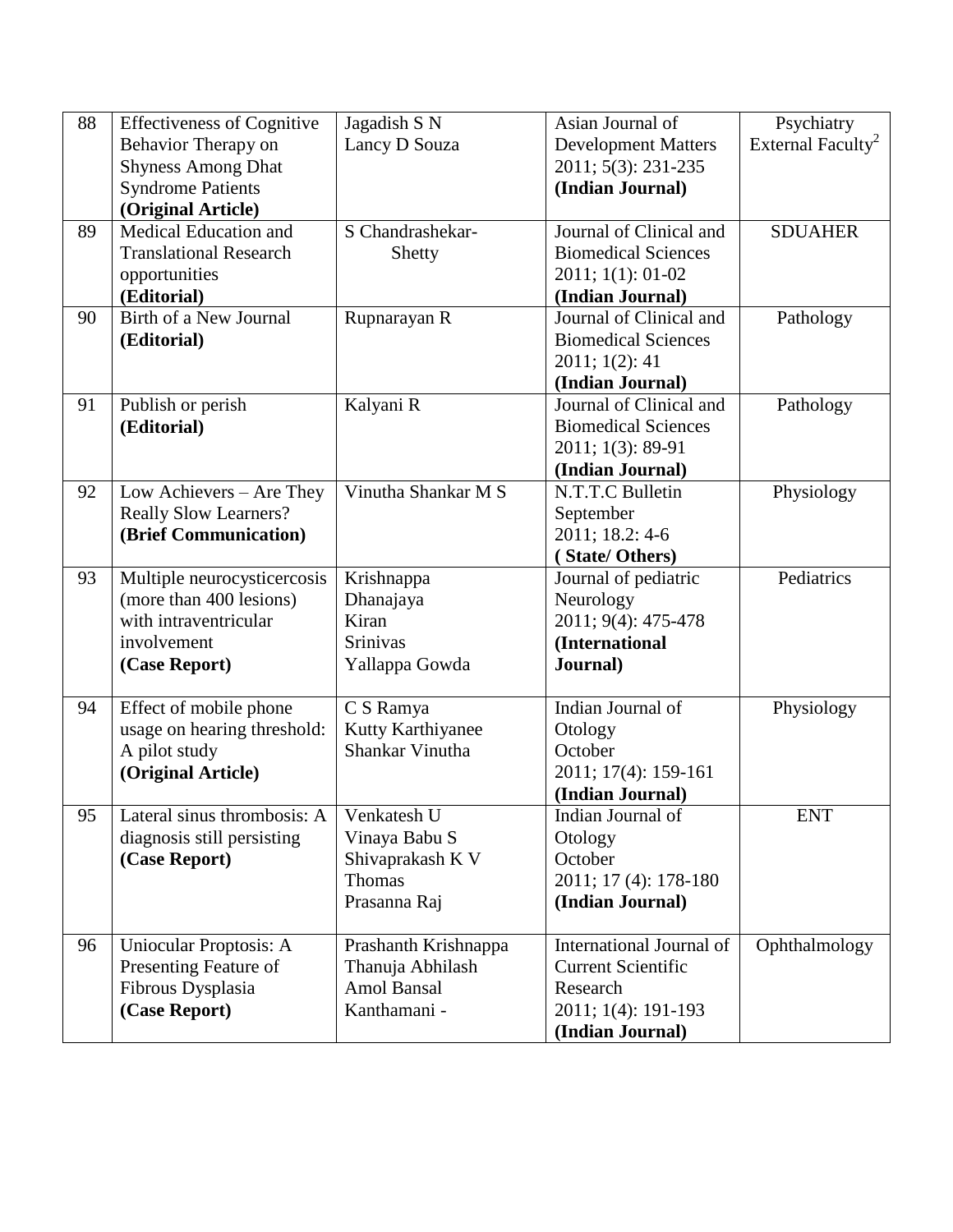| 97  | <b>Methicillin Resistant</b>     | Thanuja Abhilash     | International Journal of        | Ophthalmology         |
|-----|----------------------------------|----------------------|---------------------------------|-----------------------|
|     | <b>Staphylococcus Aureus</b>     | Prashanth Krishnappa | <b>Current Scientific</b>       |                       |
|     | (MRSA) Orbital Cellulitis        | Joyita Guha          | Research                        |                       |
|     | in a 9-Days Old Neonate:         | Tejal Jayaram        | 2011; 1(4): 194-197             |                       |
|     | A Case Report                    | Dothi Krishnamurthy  | (Indian Journal)                |                       |
|     | (Case Report)                    |                      |                                 |                       |
| 98  | Giant Hydronephrotic             | Ambikavathy M        | International Journal of        | Surgery <sup>1</sup>  |
|     | Kidney Masquerading as           | Krishna Shetty M V   | Biological & Medical            | Urology <sup>2</sup>  |
|     | <b>Bowel Obstruction: A Rare</b> | Bhaskaran A          | Research                        | Medicine <sup>3</sup> |
|     | Case Report and Renew of         | Kumar S              | 2011; 2(4): 899-903             |                       |
|     | Literature                       |                      |                                 |                       |
|     | (Case Report)                    |                      |                                 |                       |
| 99  | Snake bite in the third          | S Kumar              | International Journal of        | Medicine <sup>1</sup> |
|     | trimester of pregnancy: A        | Ambikavathy M        | Biological & Medical            | Surgery <sup>2</sup>  |
|     | rare case report and review      | V Lakshmaiah         | Research                        | OBG <sup>3</sup>      |
|     | of literature                    | Gomathy E            | 2011; 2(3): 820-821             |                       |
|     | (Case Report)                    |                      |                                 |                       |
| 100 | A rare case for seizures and     | Kumar S              | International Journal of        | Medicine              |
|     | mental retardation - Dyke        | Lakshmaiah V         | Biological & Medical            |                       |
|     | Davidoff Masson                  | Karthik Naidu K C    | Research                        |                       |
|     | Syndrome                         |                      | 2011; 2(4): 1186-1188           |                       |
|     | (Case Report)                    |                      |                                 |                       |
| 101 | Primary Adenocarcinoma           | Narayana Swamy M     | Journal of South Asian          | <b>OBG</b>            |
|     | of the Fallopian Tube            | Manjunath R L        | Federation of                   | External              |
|     | (Case Report)                    | Udaya Kumar M        | Obstetrics and                  | Patholog              |
|     |                                  | Kalyani R            | Gynaecology                     |                       |
|     |                                  | <b>Avinash Patil</b> | Jan - Apr                       |                       |
|     |                                  | Shobithe Jain        | 2011; 3(1): 36-37               |                       |
| 102 | A case report: Chorea            | Sheela S R           | International Journal of        | <b>OBG</b>            |
|     | gravidarum                       | Gomathy E            | Biological & Medical            |                       |
|     | (Case Report)                    | Anitha NPG           | Research                        |                       |
|     |                                  |                      | 2011; 2(3): 814-815             |                       |
| 103 | Non-puerperal uterine            | Gomathy E            | <b>International Journal of</b> | <b>OBG</b>            |
|     | inversion with an ovarian        | Yamini Agarwal       | Pharmaceutical and              | Surgery               |
|     | $tumor - a rare case$            | P N Sreeramulu       | <b>Biomedical Research</b>      |                       |
|     | (Case Report)                    | S R Sheela           | 2011; 2(2): 74-75               |                       |
| 104 | Meconium Pseudocyst and          | Gudi Shobha N        | The Journal of                  | <b>OBG</b>            |
|     | Ileal Atresia Secondary to       | Bhanuprakash M R     | Obstetrics and                  |                       |
|     | Intrauterine                     | Suneetha V           | Gynaecology of India            |                       |
|     | Intussusception                  | Prasanna Naveen      | Sept-Oct                        |                       |
|     | (Case Report)                    |                      | 2011;61(5): 562-564             |                       |
| 105 | <b>Unusual Foreign Body</b>      | N S Gudi             | The Internet Journal of         | Orthopaedics          |
|     | (Bone) in an Open Fracture       | Virender Choudhary   | Orthopedic Surgery              |                       |
|     | of the Femur-A Rare Case         |                      | $2011; 18(2): 1-5$              |                       |
|     | Report                           |                      |                                 |                       |
|     | (Case Report)                    |                      |                                 |                       |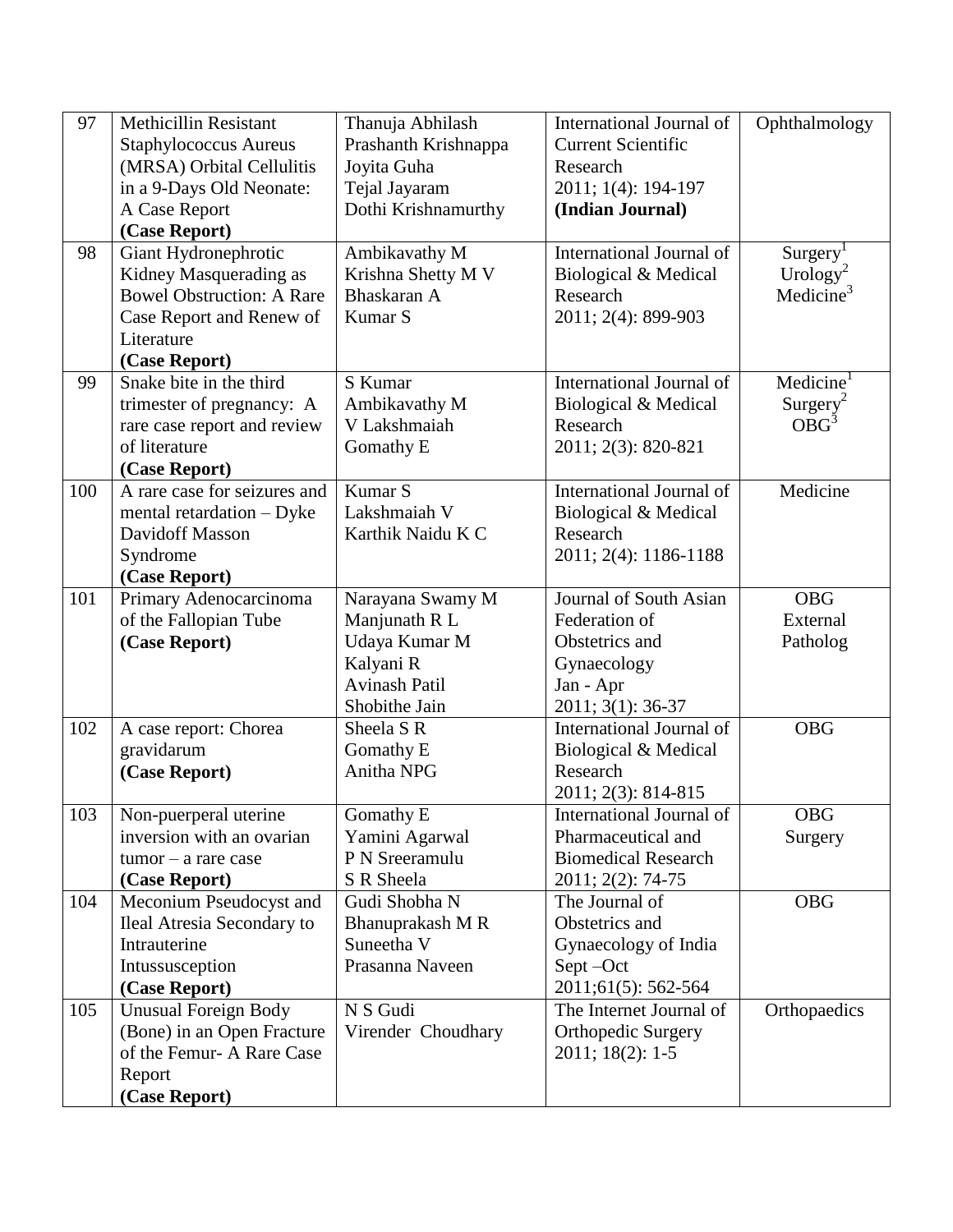| 106 | Choristoma of Palatine            | Raja Parthiban      | Anatomica Karnataka        | Anatomy                 |
|-----|-----------------------------------|---------------------|----------------------------|-------------------------|
|     | Tonsil - A Case Report            | Sangeeta M          | 2011; 5(3): 50-52          | <b>External faculty</b> |
|     | (Case Report)                     | Santosh K V         |                            |                         |
|     |                                   | Sridevi N S         |                            |                         |
|     |                                   | Nandish C           |                            |                         |
| 107 | A study on personal               | Umesh Babu R        | Indian Journal of          | Forensic                |
|     | identification by lip print       | Gurudatta S Pawar   | Forensic Medicine &        | Medicine                |
|     | patterns in South Indian          | Annie Verghese      | Toxicology                 | <b>External faculty</b> |
|     | population                        |                     | January - June             |                         |
|     | (Original Article)                |                     | 2011; 5(1): 82-84          |                         |
| 108 | Intermittent pulse-dosed          | Shivakumar V        | Indian Journal of          | Dermatology             |
|     | terbinafine in the treatment      | Okade R             | Dermatology                |                         |
|     | of tinea corporis and/or          | Rajkumar V          | 2011; 56(1): 121-22        |                         |
|     | tinea cruris                      |                     |                            |                         |
|     | (Letter to Editor)                |                     |                            |                         |
| 109 | Unilateral Blaschkoid             | Shiva Kumar         | <b>Dermatology Reports</b> | Dermatology             |
|     | Lichen planus in                  | Rajendra Okade      | 2011;3:e35:75-76)          |                         |
|     | successive pregnancies            | Yasmin Abdul Rahman |                            |                         |
|     | (Case Report)                     |                     |                            |                         |
| 110 | Spectrum of changes in            | Aparna Narasimha    | Indian Journal of          | Pathology               |
|     | placenta in toxemia of            | D S Vasudeva        | Pathology and              | <b>External Faculty</b> |
|     | pregnancy                         |                     | Microbiology               |                         |
|     | (Original Article)                |                     | January - March            |                         |
|     |                                   |                     | 2011; 54(1): 15-20         |                         |
| 111 | Malignant carcinoid tumor         | Ramkumar K R        | National Journal of        | <b>External Faculty</b> |
|     | presenting with chylous           | Shuba <sub>S</sub>  | <b>Basic Medical</b>       | Pathology               |
|     | ascites and left                  | Ramachandra         | Sciences 2011; 1(4):       |                         |
|     | supraclavicular                   | Udayakumar M        | 239-241.                   |                         |
|     | lymphadenopathy                   |                     |                            |                         |
|     | (Case Report)                     |                     |                            |                         |
| 112 | <b>Implementation of Health</b>   | Roa T V             | <b>RGUHS</b> Journal of    | Microbiology            |
|     | <b>Informatics in Medical</b>     | Beena P M           | <b>Medical Sciences</b>    |                         |
|     | Education                         |                     | October                    |                         |
|     | (Letter to Editor)                |                     | $2011; 1(4): 61-62$        |                         |
|     |                                   |                     | (Indian journal)           |                         |
| 113 | Human Dirofilariasis: An          | Sanjeev H           | Nitte University           | Microbiology            |
|     | <b>Uncommon Case of Sub</b>       | Rajini M            | Journal of Health          |                         |
|     | Cutaneous Infection with          | Prasad S R          | Sciences                   |                         |
|     | Dirofilaria Repens With a         |                     | September                  |                         |
|     | <b>Brief Review of Literature</b> |                     | $2011; 1(1-3): 60-63$      |                         |
|     | (Case Report)                     |                     | (Indian journal)           |                         |
| 114 | Stump Appendicitis: A             | Sreeramulu P N      | World Journal of           | Surgery                 |
|     | Bone or Boon of                   | Nikhil S Shetty     | Laparoscopic Surgery       |                         |
|     | Laparoscopic                      | Mahesh Babu B       | January-April              |                         |
|     | Appendectomy                      | Asadulla Baig       | $2011: (4)1: 5-6$          |                         |
|     | (Original Article)                | Supreeth C S        | (Indian journal)           |                         |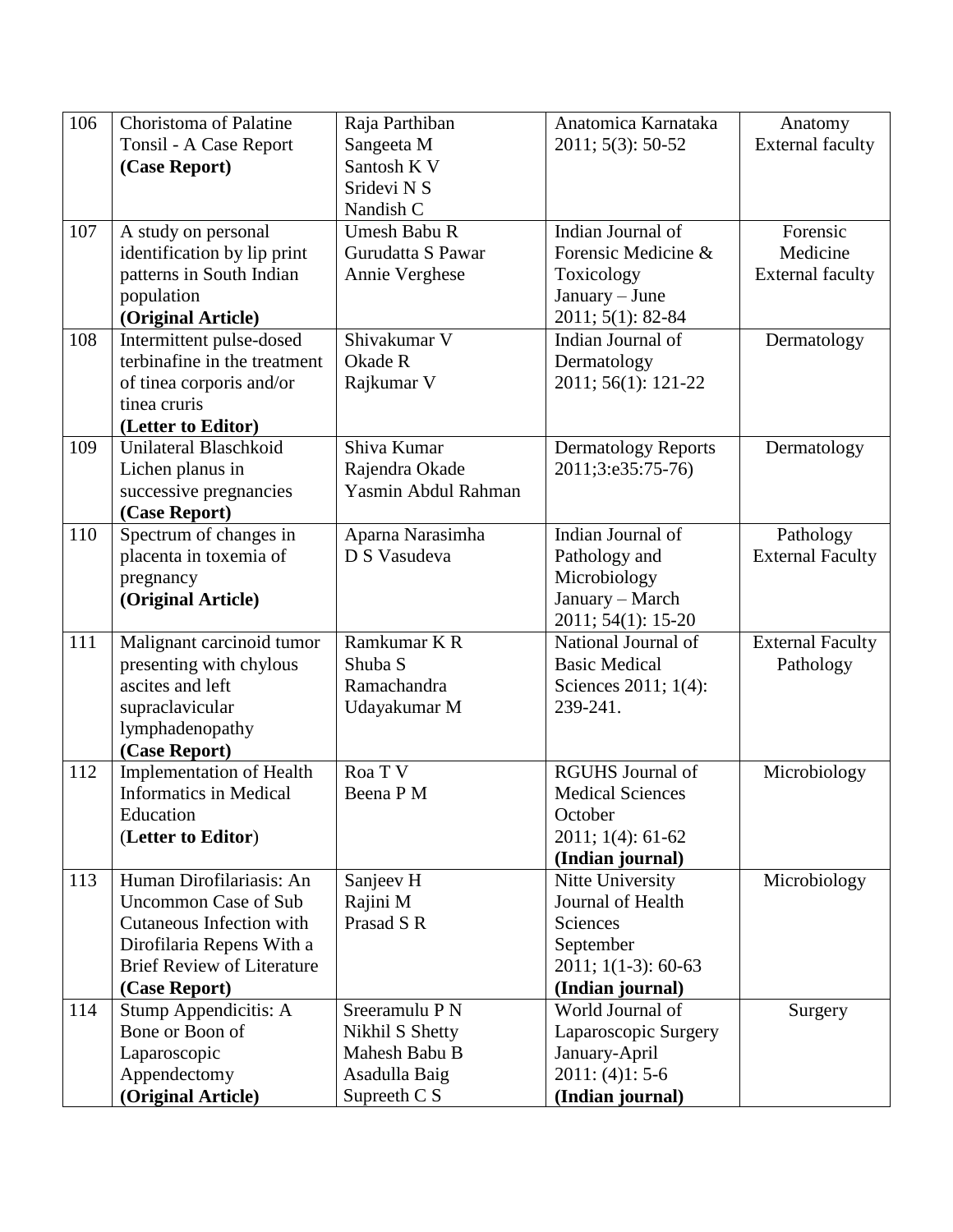| 115 |                                | R. Kalyani               | Journal Cardiovasc            | Pathology                |
|-----|--------------------------------|--------------------------|-------------------------------|--------------------------|
|     | Accelerated atherosclerosis    | M. J. Thej               | Dis Research. 2011            | Medicine                 |
|     | in a human                     | K. Prabhakar             | Oct-Dec; 2(4): 241-           | <b>Forensic Medicine</b> |
|     | immunodeficiency virus         | J. Kiran                 | 243.                          |                          |
|     | infected patient not on        |                          | doi: 10.4103/0975-            |                          |
|     | highly active anti-retroviral  |                          | 3583.89810                    |                          |
|     | therapy: An autopsy case       |                          |                               |                          |
|     | report.                        |                          |                               |                          |
|     | (Case Report)                  |                          |                               |                          |
| 116 |                                |                          | Indian J Dermatol.            | Dermatology              |
|     | Pharmacovigilance: Scope       | <b>Bhanu Prakash And</b> | 2011 Sep-Oct; 56(5):          |                          |
|     | For A Dermatologist.           | Gurcharan Singh          | 490-493.                      |                          |
|     |                                |                          |                               |                          |
|     | (Case Report)                  |                          |                               |                          |
| 117 |                                | Sagayaraj,               | Indian J Otolaryngol          | <b>ENT</b>               |
|     | <b>Island Pectoralis Major</b> | R. P. Deo, S. M. Azeem   | Head Neck Surg.               |                          |
|     | Myocutaneous Flap: An          | Mohiyuddin,              | 2011;64(3): 270-274.          |                          |
|     | Indian Perspective.            | G. Oommen Modayil        |                               |                          |
|     | (Case Report)                  |                          |                               |                          |
| 118 | Cardiovascular                 | Gurcharan Singh, Simran  | Indian Journal of             | Dermatology              |
|     | Comorbidity in Psoriasis.      | Pal Singh Aneja          | Dermatology 2011;             |                          |
|     | (Short Communication)          |                          | 56(5)                         |                          |
|     |                                |                          |                               |                          |
| 119 | Study of bacterial             | P.E. Moosa, K.           | International Journal of      | Medicine                 |
|     | pneumonia in type 2            | Prabhakar, V.            | Infectious Diseases.          |                          |
|     | diabetes clinical profile and  | Lakshmaiah, N.           | 2011'15(1):52                 |                          |
|     | outcome                        | Jayarama                 |                               |                          |
|     | (Original Article)             |                          |                               |                          |
| 120 | A Comparative study of         | Kiran Bylappa            | World Articles in Ear,        | Anaesthesia              |
|     | Early and Late                 | Azeem Mohiyuddin         | Nose and throat               | <b>External Members</b>  |
|     | Tracheostomy in Patient        | Silva CR                 | 2011:4                        |                          |
|     | Require prolonged              | Dinesh K                 |                               |                          |
|     | Tracheal Intubation.           | Mohammed                 |                               |                          |
|     | (Original Article)             |                          |                               |                          |
| 121 | Splenic Abscesses-A Study      | Shuba S,                 | <b>Advance Laboratory</b>     | Medicine                 |
|     | Of 4 Cases.                    | Lakshmanakumar YC,       | <b>Medicine International</b> | Microbiology             |
|     | (Case Report)                  | Prasad SR                | $2011$ ; $1(3)$ : 55 - 60.    |                          |
|     |                                |                          |                               |                          |
| 122 | The Comprehensive              | Vijay Kumar AG,          | Journal Forensic Res          | <b>Forensic Medicine</b> |
|     | Analysis of Traumatic Rib      | Shivaramu MG,            | Special Issue $2 \cdot 2011$  |                          |
|     | Fractures and their            | Kumar U,                 | ISSN: 2157-7145 JFR,          |                          |
|     | <b>Complications: A Post</b>   | Shridhar KC, Ajay        | an open access journal        |                          |
|     | Mortem Study.                  | <b>Kumar TS</b>          |                               |                          |
|     | (Original Article)             | Vinay. R. Hallikeri3     |                               |                          |